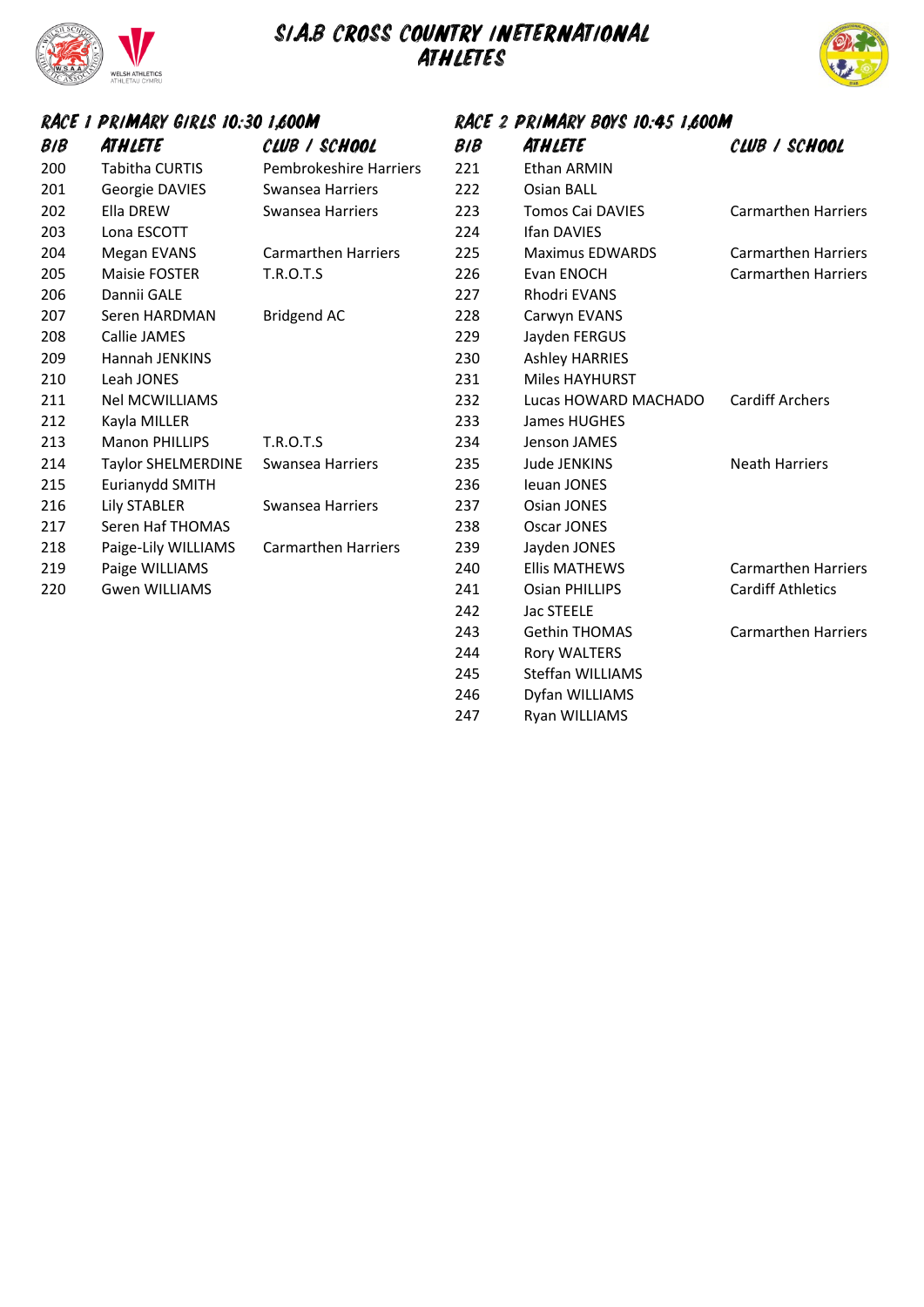

128

Lyla

BELSHAW

# SIA.B CROSS COUNTRY INETERNATIONAL



**England Schools** 

### RACE 3 JUNIOR GIRLS 11:00 3,000M

| B/B        | <b>ATHLETE</b> |                  | <b>SCHOOL</b>                          |                         |
|------------|----------------|------------------|----------------------------------------|-------------------------|
| 1          | Libby          | <b>HALE</b>      | <b>Bishopston Comp</b>                 | <b>Wales Schools</b>    |
| 2          | Millie         | GOLD             | St Illtyd'S                            | <b>Wales Schools</b>    |
| 3          | Ruby           | <b>HERDMAN</b>   | Brecon                                 | <b>Wales Schools</b>    |
| 4          | Madison        | <b>HUGHES</b>    | Llanidloes                             | <b>Wales Schools</b>    |
| 5          | Mackenzie      | <b>MCCOURT</b>   | Welshpool High School                  | <b>Wales Schools</b>    |
| 6          | Josephine      | <b>HURST</b>     | Mold Alun                              | <b>Wales Schools</b>    |
| 7          | Amy            | <b>THOMAS</b>    | Yg Gwyr                                | <b>Wales Schools</b>    |
| 8          | Millie         | <b>PIERCE</b>    | Olchfa School                          | <b>Wales Schools</b>    |
| <b>BIB</b> | ATHLETE        |                  | SCHOOL                                 |                         |
| 41         | Freya          | CAMPBELL         | Woodfarm High School                   | <b>Scotland Schools</b> |
| 42         | Abbie          | <b>STEWART</b>   | Nicolson Institute                     | <b>Scotland Schools</b> |
| 43         | Eliza          | <b>KONIG</b>     | St Leonard'S School                    | <b>Scotland Schools</b> |
| 44         | Jessica        | <b>TAYLOR</b>    | James Gillespie High School            | <b>Scotland Schools</b> |
| 45         | Scarlett       | <b>WILSON</b>    | The Glasgow Academy                    | <b>Scotland Schools</b> |
| 46         | Freya          | <b>MOWBRAY</b>   | James Gillespie High School            | <b>Scotland Schools</b> |
| 47         | Elsa           | <b>MCGREGOR</b>  | Portobello High School                 | <b>Scotland Schools</b> |
| 48         | Lauren         | <b>MCPHERSON</b> | Williamwood High School                | <b>Scotland Schools</b> |
| <b>BIB</b> | ATHLETE        |                  | SCHOOL                                 |                         |
| 81         | Niamh          | <b>GARVEY</b>    | Killina Presentation S.S               | <b>Ireland Schools</b>  |
| 82         | Isa Marie      | <b>MCCARRON</b>  | Our Ladys & St Patricks College, Knock | <b>Ireland Schools</b>  |
| 83         | Emily          | <b>BOLTON</b>    | Mount Sackville, Dublin                | <b>Ireland Schools</b>  |
| 84         | Eimear         | <b>COONEY</b>    | Sacred Heart, Drogheda                 | <b>Ireland Schools</b>  |
| 85         | Isabel         | <b>CUFFE</b>     | <b>Lucan Community College</b>         | <b>Ireland Schools</b>  |
| 86         | Dearbhla       | <b>ALLEN</b>     | St. Marys, Dundalk                     | <b>Ireland Schools</b>  |
| 87         | Cora           | <b>SCULLION</b>  | Loreto Grammar, Omagh                  | <b>Ireland Schools</b>  |
| 88         | Jodi           | <b>FOSTER</b>    | Down High School, Downpatick           | <b>Ireland Schools</b>  |
| <b>BIB</b> | <b>ATHLETE</b> |                  | <b>SCHOOL</b>                          |                         |
| 121        | Shaikira       | <b>KING</b>      | Ratcliffe College                      | <b>England Schools</b>  |
| 122        | Isla           | <b>MCGOWAN</b>   | <b>Tudor Hall</b>                      | <b>England Schools</b>  |
| 123        | Isabella       | <b>WAUGH</b>     | Dronfield Henry Fanshawe               | <b>England Schools</b>  |
| 124        | Freya          | <b>WOODHEAD</b>  | <b>Great Torrington</b>                | <b>England Schools</b>  |
| 125        | Katie          | <b>PYE</b>       | Guildford High                         | <b>England Schools</b>  |
| 126        | Robin          | <b>SIMONS</b>    | Guildford High                         | <b>England Schools</b>  |
| 127        | Imogen         | <b>WHARTON</b>   | Cardinal Newman                        | <b>England Schools</b>  |

**Colchester Community College**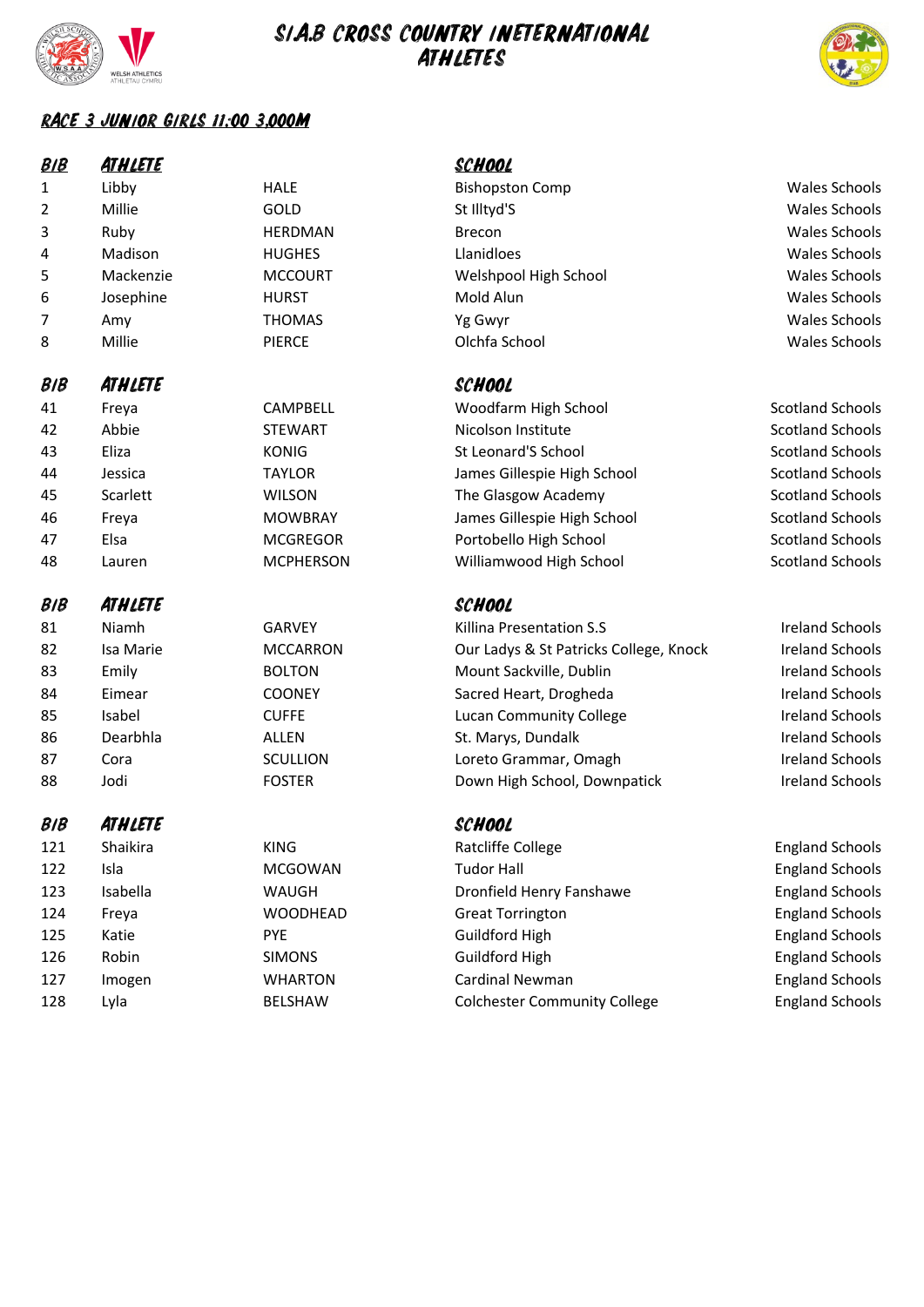

135

136

Oliver

George

HEAD

**WILSON** 

# SIA.B CROSS COUNTRY INETERNATIONAL



**England Schools** 

**England Schools** 

#### RACE 4 JUNIOR BOYS 11:20 3,000M

| <b>BIB</b> | <b>ATHLETE</b> |                    | <b>SCHOOL</b>                        |                         |
|------------|----------------|--------------------|--------------------------------------|-------------------------|
| 9          | Joshua         | SANDERS            | Whitchurch                           | <b>Wales Schools</b>    |
| 10         | Miguel         | <b>JENKINS</b>     | <b>Ysgol Friars</b>                  | <b>Wales Schools</b>    |
| 11         | Harry          | <b>TURNER</b>      | Corpus Christi                       | <b>Wales Schools</b>    |
| 12         | Joshua         | <b>BARNETT</b>     | Dyffryn Taf                          | <b>Wales Schools</b>    |
| 13         | Garyn          | <b>TOUGH</b>       | Aberdare Community School            | <b>Wales Schools</b>    |
| 14         | William        | COLES              | <b>Bro Dinefwr</b>                   | <b>Wales Schools</b>    |
| 15         | Ethan          | VAUGHAN            | Dwr Y Felin                          | <b>Wales Schools</b>    |
| 16         | Oscar          | <b>NASH</b>        | Rougemont                            | <b>Wales Schools</b>    |
| <b>BIB</b> | ATHLETE        |                    | SCHOOL                               |                         |
| 49         | James          | <b>WOTHERSPOON</b> | <b>Balerno Community High School</b> | <b>Scotland Schools</b> |
| 50         | Luke           | <b>CULLITON</b>    | St Mungo'S Rc High School            | <b>Scotland Schools</b> |
| 51         | Dylan          | <b>DAUNT</b>       | James Gillespie High School          | <b>Scotland Schools</b> |
| 52         | Dan            | <b>MCGUIRE</b>     | George Watson'S College              | <b>Scotland Schools</b> |
| 53         | Rory           | <b>TRAHERNE</b>    | The Glasgow Academy                  | <b>Scotland Schools</b> |
| 54         | Tristan        | <b>ROBIN</b>       | Hutchesons' Grammar School           | <b>Scotland Schools</b> |
| 55         | Angus          | <b>MILLER</b>      | Lenzie Academy                       | <b>Scotland Schools</b> |
| 56         | James          | ALEXANDER          | The High School Of Glasgow           | <b>Scotland Schools</b> |
| <b>BIB</b> | ATHLETE        |                    | SCHOOL                               |                         |
| 89         | Sean           | <b>CORRY</b>       | St. Michael'S College, Enniskillen   | <b>Ireland Schools</b>  |
| 90         | Jamie          | WALLACE            | Colaiste Mhuire, Mullingar           | <b>Ireland Schools</b>  |
| 91         | Rhys           | <b>JOHNSON</b>     | Pipers Hill College, Naas            | <b>Ireland Schools</b>  |
| 92         | Eamonn         | COYLE              | Cbs Roscommon                        | <b>Ireland Schools</b>  |
| 93         | Leo            | <b>MURRAY</b>      | Douglas Community School, Cork       | <b>Ireland Schools</b>  |
| 94         | Declan         | O'CONNELL          | Clarin College, Athenry              | <b>Ireland Schools</b>  |
| 95         | Simon          | <b>FARRELL</b>     | St. Flannans College, Ennis          | <b>Ireland Schools</b>  |
| 96         | Tiarnan        | <b>MCMANUS</b>     | St. Michael'S College, Enniskillen   | <b>Ireland Schools</b>  |
| <b>BIB</b> | <b>ATHLETE</b> |                    | SCHOOL                               |                         |
| 129        | Jake           | <b>MEYBURGH</b>    | St George'S College                  | <b>England Schools</b>  |
| 130        | Alex           | <b>LENNON</b>      | Wilson'S                             | <b>England Schools</b>  |
| 131        | Archie         | PEARSON            | The Ryde School                      | <b>England Schools</b>  |
| 132        | Isaac          | <b>STABLER</b>     | All Saints York                      | <b>England Schools</b>  |
| 133        | William        | <b>BIRCHALL</b>    | The Woodroffe School                 | <b>England Schools</b>  |
| 134        | Evan           | <b>GRIME</b>       | <b>Bluecoat Oldham</b>               | <b>England Schools</b>  |

The Judd School

Skegness Grammar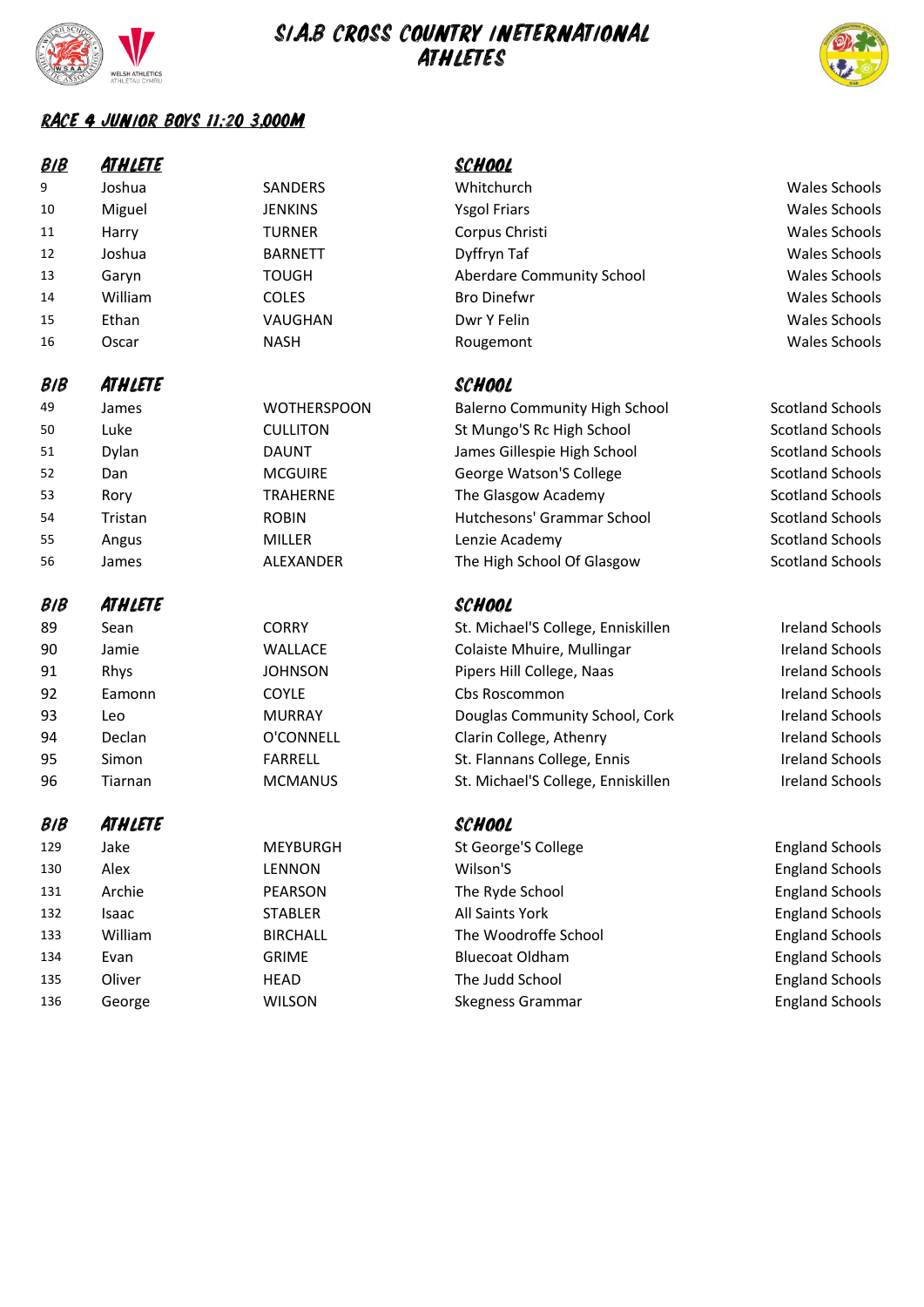

143

144

Holly

Evie

LATHWELL

**THOMSON** 

## SIA.B CROSS COUNTRY INETERNATIONAL **ATHLETES**



**England Schools** 

**England Schools** 

#### RACE S INTER GIRLS 11:45 4,000M

| <b>BIB</b> | <u>ATH LETE</u> |                   | <b>SCHOOL</b>                   |                         |
|------------|-----------------|-------------------|---------------------------------|-------------------------|
| 17         | Beca            | <b>BOWN</b>       | Bodedern                        | Wales Schools           |
| 18         | Milly           | <b>HANNANT</b>    | Brynhyfryd School               | <b>Wales Schools</b>    |
| 19         | Cara            | <b>SCOTT</b>      | <b>Botwnnog School</b>          | Wales Schools           |
| 20         | Mali            | <b>MACDUFF</b>    | Cowbridge                       | Wales Schools           |
| 21         | Caitlin         | <b>JONES</b>      | Cyfartha                        | <b>Wales Schools</b>    |
| 22         | Sophie          | <b>KNOYLE</b>     | Ysgol Gyfun Plasmawr            | <b>Wales Schools</b>    |
| 23         | Lily            | <b>OAKENFULL</b>  | <b>Bassaleg School</b>          | Wales Schools           |
| 24         | Maddie          | <b>GRIFFITHS</b>  | Welshpool High School           | <b>Wales Schools</b>    |
| <b>BIB</b> | ATHLETE         |                   | SCHOOL                          |                         |
| 57         | Esme            | <b>DOUGALL</b>    | St Ninian'S High School         | <b>Scotland Schools</b> |
| 58         | Millie          | MCCLELLAND-BROOKS | Glasgow School Of Sport         | <b>Scotland Schools</b> |
| 59         | Caitlyn         | <b>HEGGIE</b>     | Dingwall Academy                | <b>Scotland Schools</b> |
| 60         | Amy             | <b>TEASDALE</b>   | The High School Of Glasgow      | <b>Scotland Schools</b> |
| 61         | Jessica         | <b>INGLIS</b>     | Lanark Grammar School           | <b>Scotland Schools</b> |
| 62         | Charlotte       | <b>HORNE</b>      | <b>Braes High School</b>        | <b>Scotland Schools</b> |
| 63         | Orlaith         | <b>SHEPHERD</b>   | Boroughmuir High School         | <b>Scotland Schools</b> |
| 64         | Maja            | <b>THOMSON</b>    | North Berwick High School       | <b>Scotland Schools</b> |
| <b>BIB</b> | <b>ATHLETE</b>  |                   | <b>SCHOOL</b>                   |                         |
| 97         | Lucy            | <b>FOSTER</b>     | Down High School, Downpatrick   | <b>Ireland Schools</b>  |
| 98         | Clodagh         | GILL              | St. Marys Ballina               | <b>Ireland Schools</b>  |
| 99         | Nicole          | <b>DINAN</b>      | St. Angela'S Cork               | <b>Ireland Schools</b>  |
| 100        | Caitlin         | <b>HUGHES</b>     | St. Louis C.S. Kiltimagh        | <b>Ireland Schools</b>  |
| 101        | Hannah          | <b>WADE</b>       | Thornhill College, Derry        | <b>Ireland Schools</b>  |
| 102        | Saoirse         | <b>FITZGERALD</b> | Lucan Community College, Dublin | <b>Ireland Schools</b>  |
| 103        | Eimear          | <b>HUGHES</b>     | St. Josephs Castlebar           | <b>Ireland Schools</b>  |
| 104        | Hazel           | <b>HUGHES</b>     | Our Ladys S.S. Castleblaney     | <b>Ireland Schools</b>  |
| <b>BIB</b> | <b>ATHLETE</b>  |                   | <b>SCHOOL</b>                   |                         |
| 137        | Jess            | <b>BAILEY</b>     | Ulverston Victoria High         | <b>England Schools</b>  |
| 138        | Innes           | <b>FITZGERALD</b> | Axe Valley Academy              | <b>England Schools</b>  |
| 139        | Sophie          | <b>NICHOLLS</b>   | Wells Cathdral School           | <b>England Schools</b>  |
| 140        | Zoe             | <b>GILBODY</b>    | <b>Thomas Telford</b>           | <b>England Schools</b>  |
| 141        | Lottie          | LANGAN            | Archbishop Holgate              | <b>England Schools</b>  |
| 142        | Maddie          | <b>HUGHES</b>     | Dr Challoners High              | <b>England Schools</b>  |

**Stopsley High** 

Wickersley School & Sports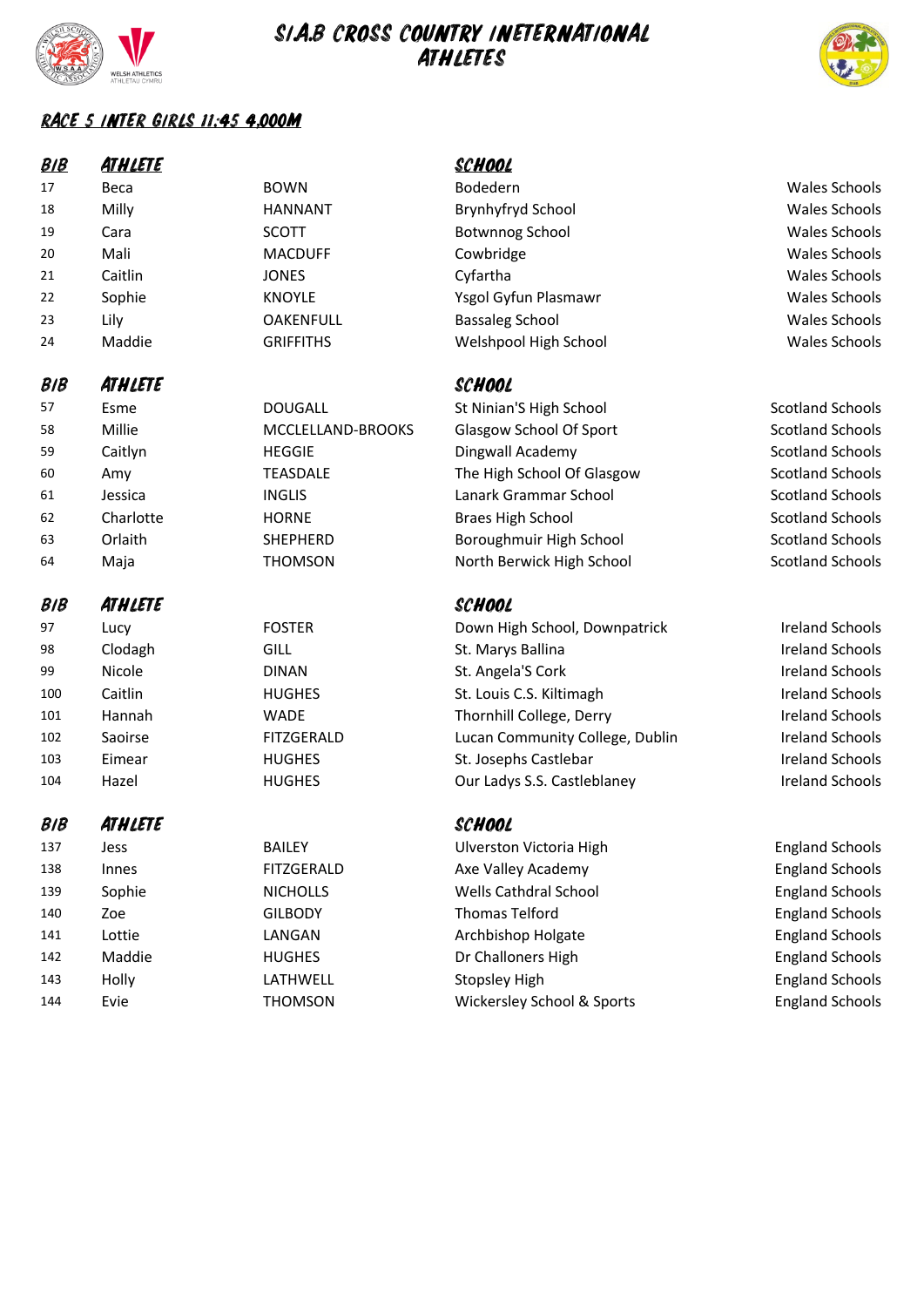

# SIA.B CROSS COUNTRY INETERNATIONAL



#### RACE 6 INTER BOYS 12:15 6,000M

| <b>BIB</b> | <b>ATHLETE</b> |                     | <u>SCHOOL</u>                   |                         |
|------------|----------------|---------------------|---------------------------------|-------------------------|
| 25         | Iwan           | <b>THOMAS</b>       | Ysgol Glan Y Mor                | <b>Wales Schools</b>    |
| 26         | Aled           | <b>BREEZE</b>       | Newtown High School             | <b>Wales Schools</b>    |
| 27         | Henry          | <b>EVANS</b>        | Monmouth School                 | <b>Wales Schools</b>    |
| 28         | Finley         | <b>BRUCE</b>        | Ysgol Y Preseli                 | <b>Wales Schools</b>    |
| 29         | Callum         | <b>MORGAN</b>       | Welshpool High School           | <b>Wales Schools</b>    |
| 30         | Morgan         | <b>WILLIS</b>       | Olchfa School                   | <b>Wales Schools</b>    |
| 31         | Tudur          | <b>HARPER LLOYD</b> | David Hughes                    | <b>Wales Schools</b>    |
| 32         | Jacob          | WELSH               | Mold Alun                       | <b>Wales Schools</b>    |
| <b>BIB</b> | ATHLETE        |                     | SCHOOL                          |                         |
| 65         | Craig          | SHENNAN             | Williamwood High School         | <b>Scotland Schools</b> |
| 66         | Oliver         | <b>PATTON</b>       | St Columba'S School             | <b>Scotland Schools</b> |
| 67         | Reiss          | MARSHALL            | St Leonard'S School             | <b>Scotland Schools</b> |
| 68         | Matthew        | <b>KNAK</b>         | Woodfarm High School            | <b>Scotland Schools</b> |
| 69         | Aidan          | <b>PAGE</b>         | Dunbar Grammar School           | <b>Scotland Schools</b> |
| 70         | James          | <b>HAMMOND</b>      | Linlithgow Academy              | <b>Scotland Schools</b> |
| 71         | Corey          | CAMPBELL            | George Heriot'S School          | <b>Scotland Schools</b> |
| 72         | Connor         | <b>BELL</b>         | <b>Balfron High School</b>      | <b>Scotland Schools</b> |
| <b>BIB</b> | ATHLETE        |                     | SCHOOL                          |                         |
|            |                |                     |                                 |                         |
| 105        | Lughaidh       | <b>MALLON</b>       | Rathmore Grammar School Belfast | <b>Ireland Schools</b>  |
| 106        | Peter          | <b>FARRELL</b>      | St. Flannans College, Ennis     | <b>Ireland Schools</b>  |
| 107        | Cormac         | <b>DIXON</b>        | Holy Family C.S. Rathcoole      | <b>Ireland Schools</b>  |
| 108        | Darragh        | <b>MULROONEY</b>    | Jesus & Mary S.S. Enniscrone    | <b>Ireland Schools</b>  |
| 109        | Gerard         | <b>DUNNE</b>        | Kilrusch Community School       | <b>Ireland Schools</b>  |
| 110        | Billy          | COOGAN              | Kilkenny C.B.S.                 | <b>Ireland Schools</b>  |
| 111        | Francis        | <b>DONOGHUE</b>     | Summerhill College Sligo        | <b>Ireland Schools</b>  |
| 112        | Oliver         | <b>HOPKINS</b>      | St. Declans College, Dublin     | <b>Ireland Schools</b>  |
| <b>BIB</b> | ATHLETE        |                     | SCHOOL                          |                         |
| 145        | <b>Brandon</b> | <b>PYE</b>          | St Robert Of Newminster         | <b>England Schools</b>  |
| 146        | James          | <b>DARGAN</b>       | Salesian College Farnborough    | <b>England Schools</b>  |
| 147        | Robert         | <b>PRICE</b>        | Hartford Church Of England      | <b>England Schools</b>  |
| 148        | Alexander      | ADAMS               | Chipping Campden                | <b>England Schools</b>  |
| 149        | Alden          | <b>COLLIER</b>      | Royal Grammar, High Wycombe     | <b>England Schools</b>  |
| 150        | Conrad         | <b>NORMAN</b>       | Whitgift                        | <b>England Schools</b>  |
| 151        | Liam           | <b>MCCAY</b>        | St Francis Xavier'S             | <b>England Schools</b>  |